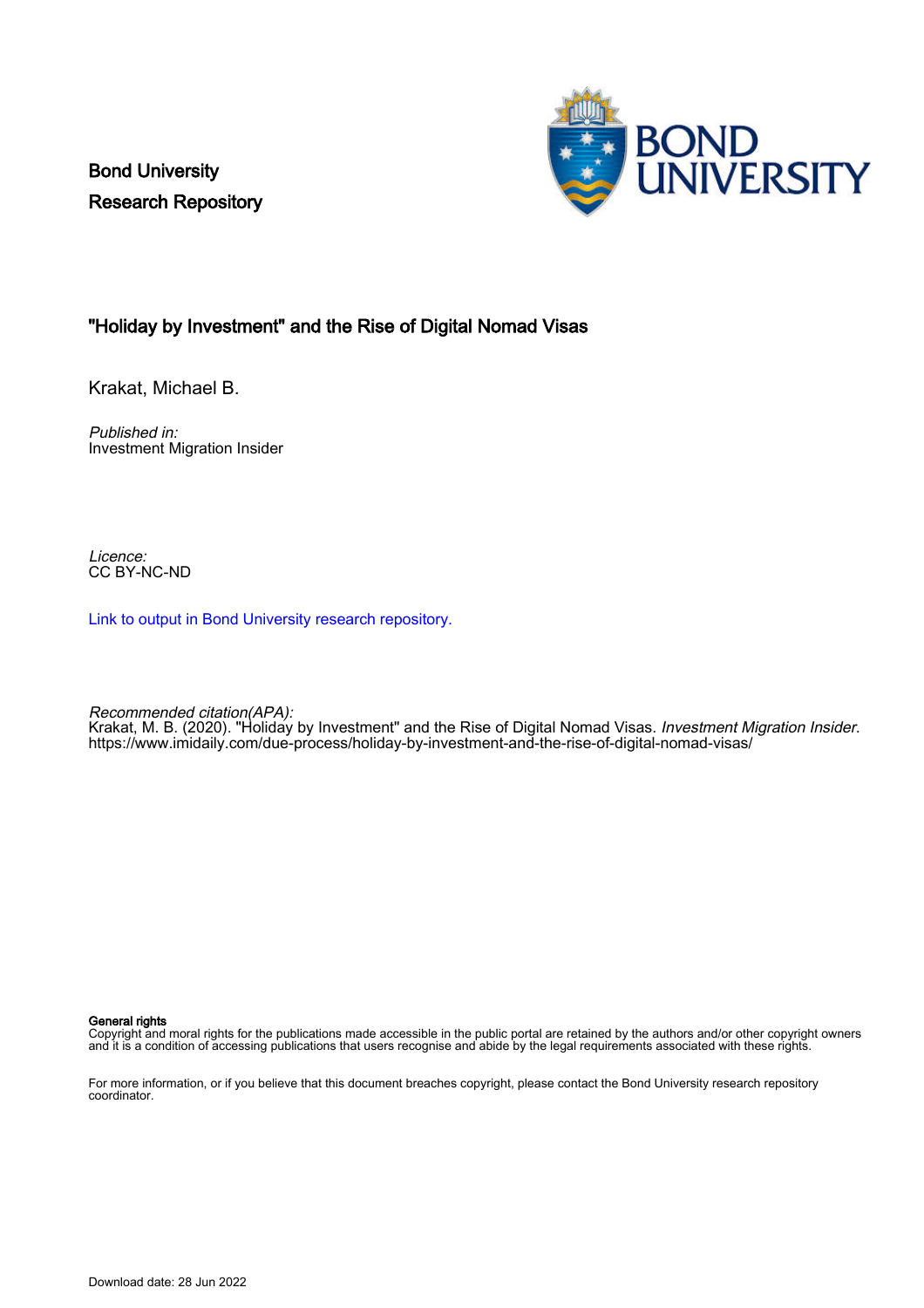# **"Holiday by Investment" and The Rise of Digital Nomad Visas**

# Author: Michael Krakat

# First published in The Investment Migration Insider on 3 Dec 2020

Globalization, including the worldwide sale of citizenship and residence, has incorporated millions of migrants into a global market for membership entitlements. Persons have today joined the movements of goods, services, and capital. The need for global mobility, in response to globalization, as well as to climate change or pandemics, has become one of the most pressing issues of this century.

Migrants of the world do not form their own country. If they did, that country would arguably be one of the largest on earth (the fifth largest, as it was once estimated). Aspects of these commoditized migrations include lifestyle migrations of cosmopolitan travelers as 'citizens of [everywhere](http://www.austlii.edu.au/au/journals/BondLRev/2018/9.pdf) and nowhere.' For some, the temporary life of a more or less permanent traveler may bring the decluttering and minimization of some assets, but this does not necessarily need to be the case.

As a form of temporary residence, "lifestyle migration" has developed as a way for the affluent and privileged to stay on the move, in continuous search for temporary stays, as a way of moving on a permanent basis, with varying levels of attachment (if any) to a given place. Often, of course, there are one or more permanent home bases or safe havens to which the traveler can return. Laptop work, passive income, and early retirement are included in highly individualistic patchworks of interlocking stories and identities.

Travel on passports that allow a relatively large number of visa-free entries into destinations worldwide is of great help when attempting to pull off lifestyle migration. The same must be true for diversification of political protection by one's actual home countries effectively acting as 'anchors' on global journeys.

### **Gathering no moss**

A sub-form of residence by investment (RBI) – sometimes expressed as the direct purchase of visas – may then be long-term holidays by investment (HBI).

HBI, when combined with other such programs and planned to line-up over the course of several years, could lead to a prolonged (everlasting?) holiday, following the proverbial 'endless summer' across seasons and times zones.

It may then well be true that temporary stays, inasmuch as they win you time, may actually act as ends, not merely means, and become the final result, beyond permanency expressed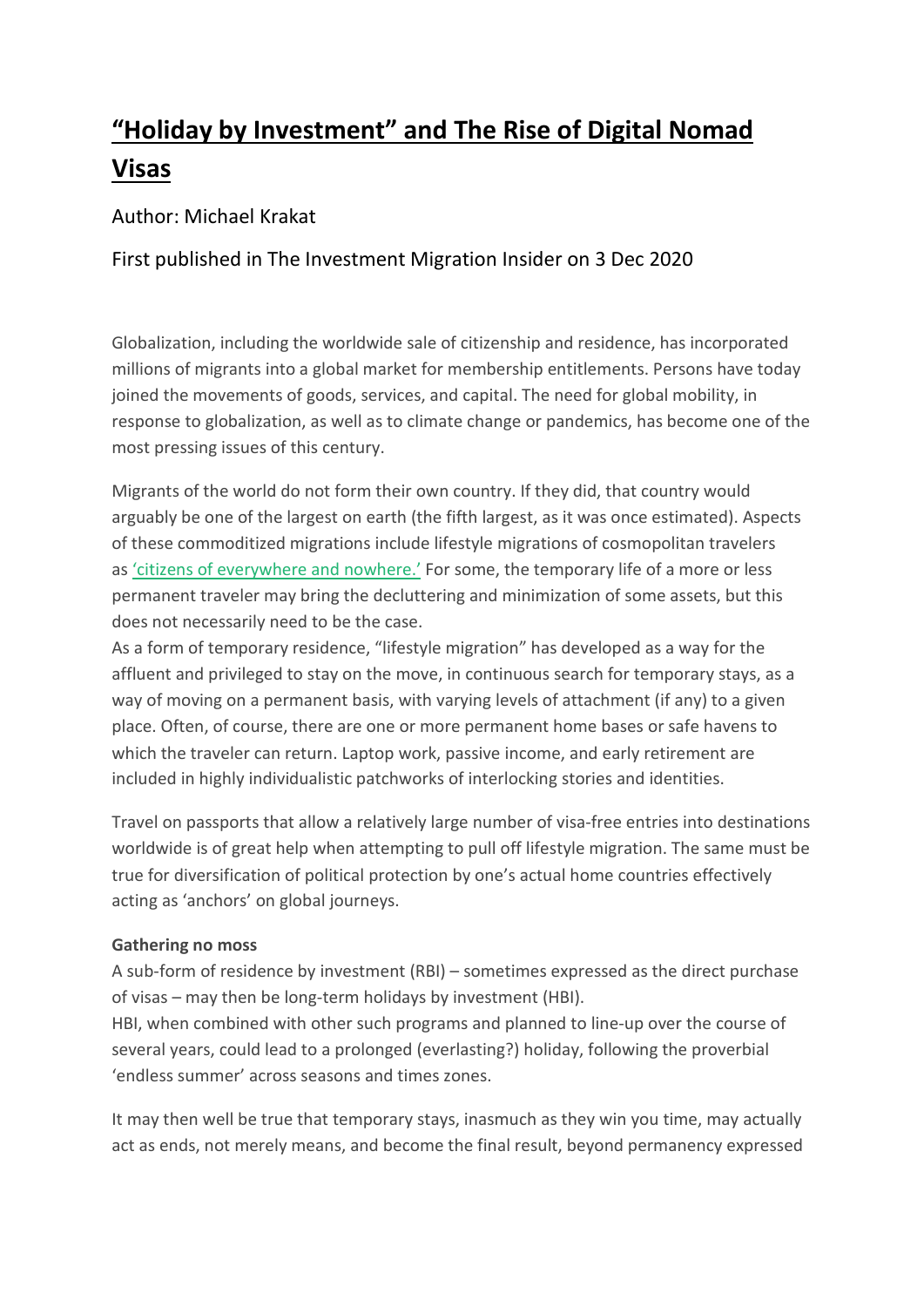through visa or even citizenship. In other words, why not constantly be on the move, with time intervals that may be well planned?

There is merit in the temporal/temporary, especially when various temporary programs are combined: Here, it may no longer take a cynic to suggest that one's (grand-) parents may perhaps be better placed in various holiday locations or world-cruises – private nurse included – which could be less costly than the aged care and retirement facilities in many countries.

But the temporal even has merit if only as a stage on the way to naturalization: Applicants for countries' residency may here benefit from the limbo of waiting lists and temporary visa as such, with the progress and long road to naturalization effectively becoming a temporary safe haven.

Care must be taken here in that visa applications are often based on the intentions at the time of application, and knowledge of abortion and the utilization of processes toward the permanent for temporal purposes could be viewed as vexatious applications.

At the same time, the legal minus of temporary stages or steps within applications toward permanent residence is – pending the circumstances – often factual and legitimate instruments to spend time on country.

Likewise, temporary visitor visa or special category visa options as zero commitment and maximum outcome allow lawful presence.

Temporary status, in other words, may often suffice for a person's actual (temporary) needs and become a permanent state only if that is desired. Lifestyle applicants, consumers of places and experiences, may often ask themselves: After how many years – or after how many memories created – do I get tired of a place become ready to move on?

#### **The permanently temporary**

There appears to be no problem with HBI where both the selling country and the migrant are clear on the mutual goals. The concept of HBI appears to be complex as it might include holiday only, as well as work-holiday lifestyle options, such as 'working from home in a holiday location' deals. HBI may then include anything between mere visitor status, as well as no work conditions on visitor visas waived (working permits for visitors granted) and other aspects of temporary residence under special category visas, pending the actual circumstances of the applicable law.

Antigua & Barbuda offers special [residence](https://www.lonelyplanet.com/articles/antigua-barbuda-digital-nomad-visa) status for two years to 'digital nomad' laptop [workers.](https://www.lonelyplanet.com/articles/antigua-barbuda-digital-nomad-visa) Barbados allows ['working](https://edition.cnn.com/travel/article/barbados-coronavirus-work-from-home-trnd/) from home' on its shores for one year. Similar programs exist for Bermuda, Estonia, and Georgia, offering remote workers the chance to experience a different way of life for a specified time.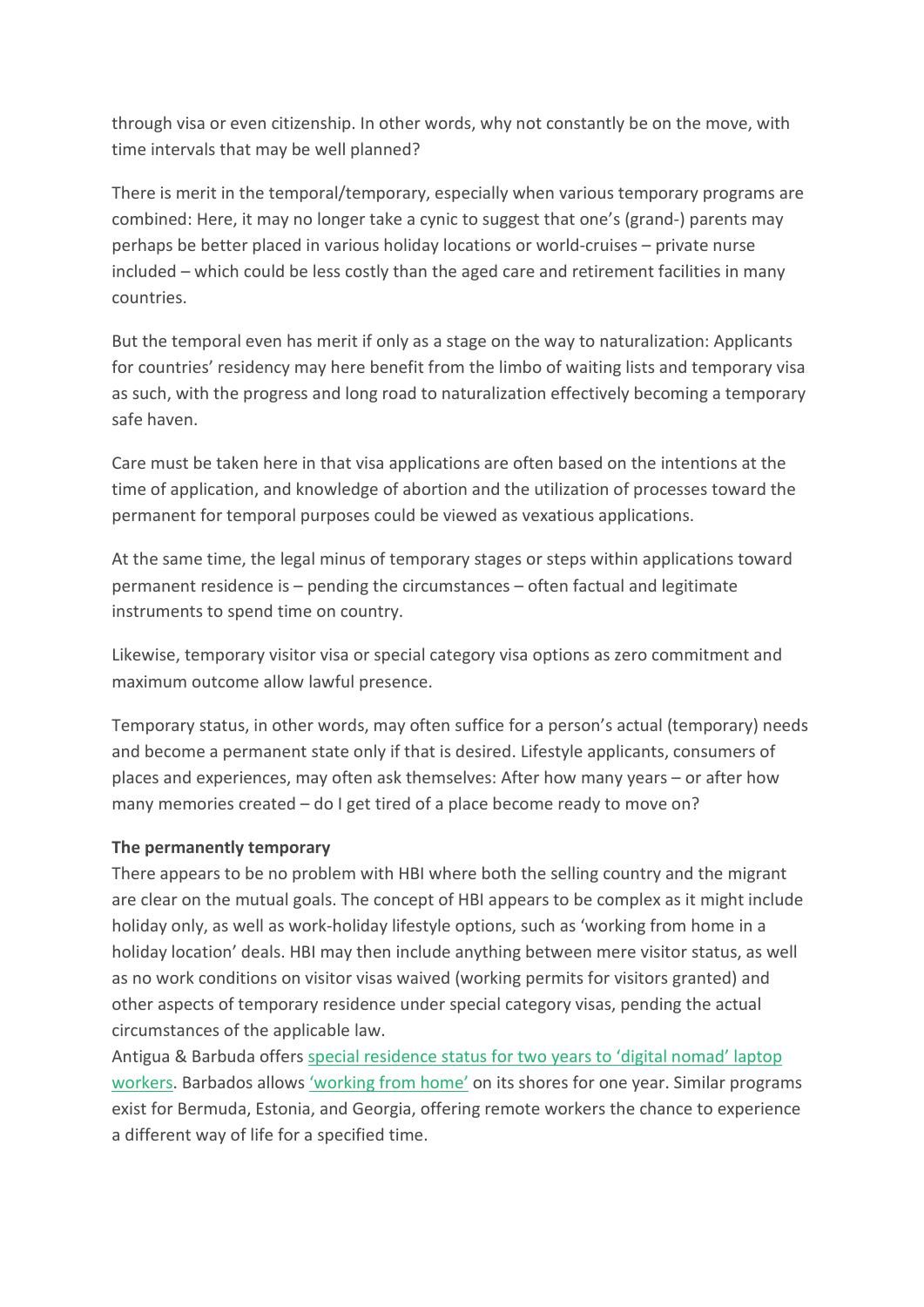An interesting option is what appears to be tourist visa residence by payment 'loyalty options', perhaps more close to the heart of holidays, absent the work component. The Maldives here offer a \$30K 'all you can stay' holiday package at the Anantara Veli Resort in the South Male Atoll. It apparently includes the use of a two-person overwater bungalow at the private-island property for unlimited use over 2021, including breakfast and airport transfers. This then seems to tie into the countrywide loyalty program, a three-tier-tourist program called ['Maldives](https://edition.cnn.com/travel/article/anantara-maldives-annual-pass-intl-hnk/index.html) Border Miles' to debut next year, including Gold, Silver and Bronze levels that correspond with the money spent in the country, pegged to reward for frequent visitors.

Section 9 of the *Maldives Immigration Act* outlines that permits to remain in the Maldives include Tourist Visa (as well as Diplomatic-, Student-, Business-, Dependant-, Work-, Resident- and Special Visa). It then appears that, under s10 of that Act, Tourist visa usually go for up to 30 days, but can be extended to 90 days. However, another way to extend the stay appears to exist under s18, whereby a foreign national who has a permit to stay in the Maldives and would like to remain for a longer period than allowed in the permit may apply for an extension. Upon receipt of such an application, pursuant to Regulations, made under the Act, there is [government](http://www.immigration.gov.mv/act-regulations/) discretion to extend it.

Presumably, examples such as these may fall under the tourist visa category. However, these prolonged stays may likewise run under the special visa without actual time limitations.

It appears that, on the example of the Maldives, HBI acts as a 'minus' not only to citizenship by investment (CBI) passport purchases, but also to (temporary) residence by investment (RBI). Breakfast is included, and the stay is limited to certain premises, which makes HBI something 'less' than RBI, a vacation by investment through the lens of certain premises offering the deal.

The potential inherent indeterminacy is here of interest, as it seems up to the visitor how long the stay should be getting extended, subject to certain caps (such as an annual cap). It may then perhaps even be open, whether the ultimate cap of a yearly stay in the hotel could itself become negotiable.

Offers such as these are potentially extendable: One could think beyond the adding of lunch, dinner, or the use of sporting and leisure equipment. Options could include travel between hotels or other places. In the logic of mercantilism, will we perhaps become able to swap between similar packages, places, and deals? An important (serious) upgrade would be some form of health-care throughout the time of stay and other options that could be added to the package, such as other insurance (including cancellation) or the later addition of family members or friends into the deal.